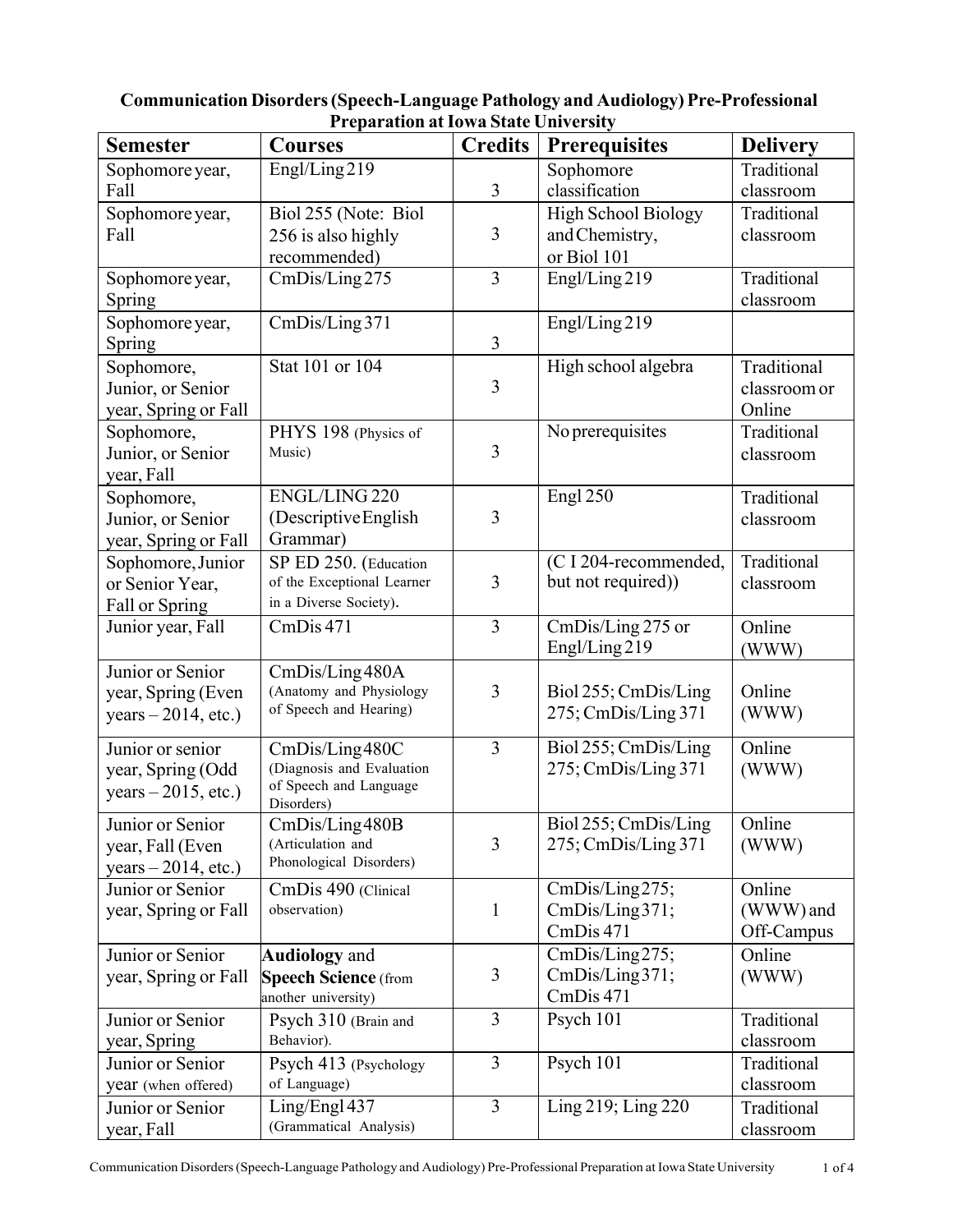### **IMPORTANTNOTES**

- 1. At Iowa State, you may major or minor in Linguistics, Psychology, or Communication Studies, among other possible majors, while completing the program of study described on Page 1.
- 2. Since a graduate degree is required for a career in Speech-Language Pathology or Audiology, careful planning is required to complete this program of study to maximize your chances of being accepted into a graduate program. The admission to graduate programs is highly competitive and you will need to maintain a high grade-point average. *However, there is no assurance that you will gain admission to a graduate program in Communication Disorders by following the program ofstudy described in this document.*
- 3. Each graduate program sets its own requirements for coursesto be completed at the undergraduate level. Once you are certain that you will want to pursue graduate studies in Communication Disorders, make a list of at least 20 graduate programs you would want to apply to and gather information about their admission requirements(required courses, GPA, GRE scores, how many students apply to their program each year and how many are accepted, etc.) An excellent place to gather this information is the EdFind (http://www.asha.org/edfind/).

If there is course, besides the ones you take at Iowa State, that is required by a certain program you want to apply to, consider completing the course online at another university. Before you do that talk to the admission personnel at the program you want to apply to make sure that the course is required and the course you plan to take meets the requirement. The following are some of the universities offering online undergraduate courses in Communication Disorders:

- a. TheUtahStateUniversity-- http://comd.usu.edu/htm/distance-education/online-postbachelors-degree/online-post-bach-courses.
- b. The University of Wisconsin, Eau Claire http://www.uwec.edu/CE/programs/csdpostbac.htm
- c. The University of Iowa https://isis2.uiowa.edu/isis2/courses/search.page?q.endTime=&q.sectionNumber=&q.keyw ords=&q.genEd=&q.courseSubject=CSD&q.startTime=&csl=CSD&showResults=1&q.cou rseNumber=&q.sessionId=52&q.instructors=
- d. Eastern New Mexico University-- http://liberal-arts.enmu.edu/health/cdis/bachelorcdis.shtml
- e. TheUniversity ofVermont-- http://learn.uvm.edu/education/speech-languagepathology/master-of-science-in-communication-science-prerequisite-track/

You may also take some of the courses listed on page 1 above from one of these universities if they are not offered in the semesters you would like to take them or if you enter the program late and need to complete some of these courses at an accelerated pace.

- 4. Take the Graduate Records Examination (an entrance test for admission to graduate studies- http://www.ets.org/gre) during your junior year.
- 5. For graduate admission, you will need three letters of recommendations. These letters should come from individuals who are in a position to know your ability, aptitude, and general suitability for graduate work and for a career in a helping profession. Participate actively in classes by asking questions and making comments so that your professors know you. The professors from whom you request letters should have something to write about besides the courses you took from them and the grades you received in them. It is also important to have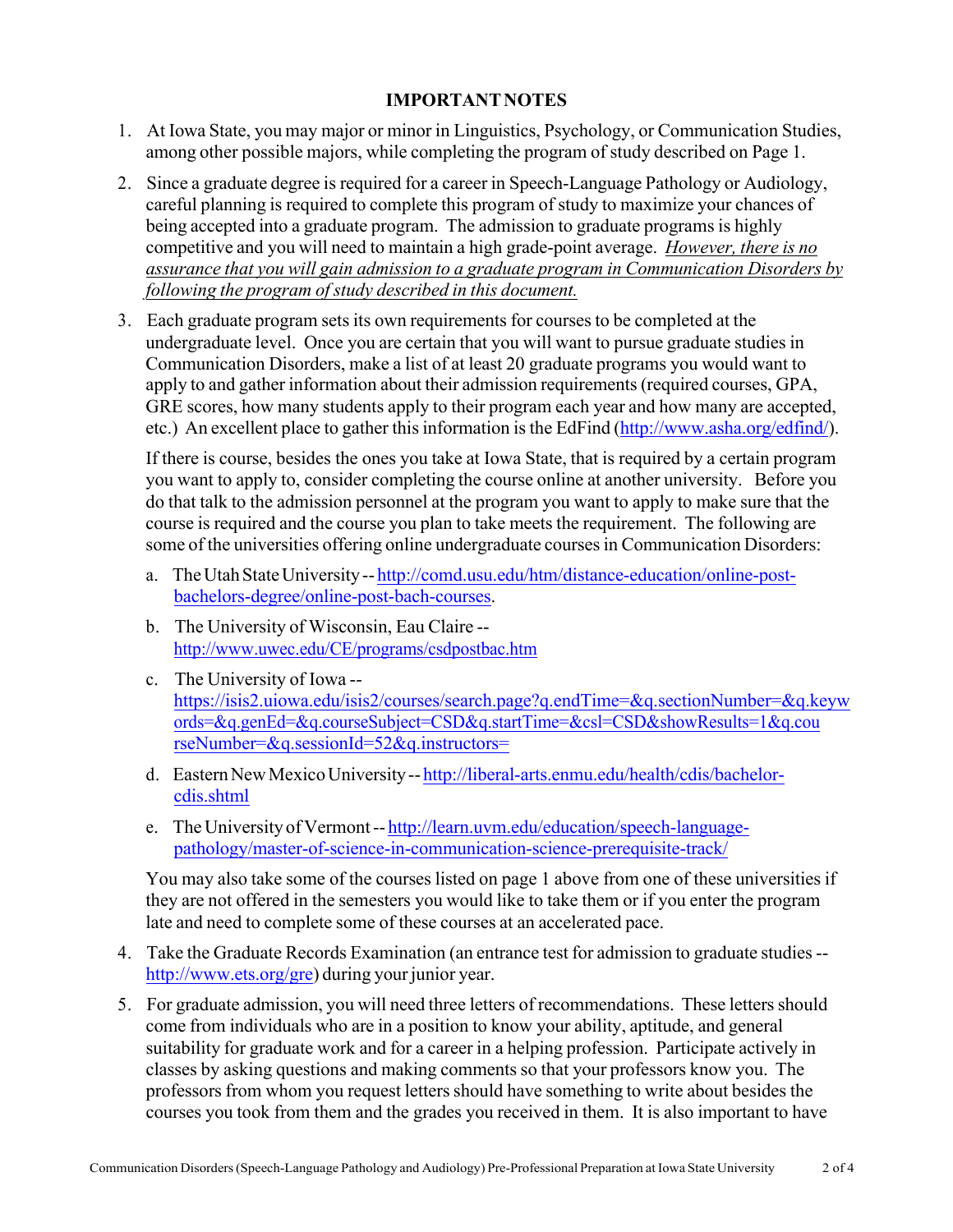community service credentials by volunteering and by being active in University clubs and organizations.

6. Keep a copy of the syllabus for every course in a folder. The course titles vary from university to university and the graduate admissions evaluator may request syllabi to see if the courses are equivalent to the ones they require.

### OBJECTIVES OF THE PROGRAM OF STUDY

The program of study outlined on Page 1 is intended to achieve the objectives listed below. For graduate admission, you will be required to submit a Statement of Purpose. Use these guidelines to personalize your Statement of Purpose. You hope to and, during your undergraduate years, have already started to:

- 1. Know and understand fundamental and applied principles and factsrelating to communication, speech, language, and hearing,
- 2. Learn to write and speak effectively on topicsrelated to communication and communication disorders,
- 3. Develop an appreciation for and respect people with different communication styles and abilities,
- 4. Understand and apply principles, methods, and proceduresfor evaluating communicative performance and competence,
- 5. Think scientifically and seek evidence-based methods and procedures for the management of communicationdisorders,
- 6. Study the research methods used in Communication Disorders and the importance of basic and clinical research for the advancement of the field, and
- 7. Follow the principles of ethical practice and professional integrity in working with children and adults with a communication disorder.

Address each of the items above in your Statement of Purpose, adding specific personal information that shows how you have attempted to achieve each of the objectives through coursework and on- and off-campus activities and how you would want to expand your knowledge in each of these areas during your graduate study.

# **CmDis 490: CLINICAL OBSERVATION HOURS**

You may register for one credit of CmDis 490 to complete the ASHA requirement of 25 hours of clinical observation. Prerequisites for this are: CmDis 275, CmDis 371, and CmDis 471. To complete this requirement, you will register at the Master Clinician Network (http://masterclinician.org/). There is a \$25 fee for the use of this web site. In addition to completing 25 hours of clinical observation on this site, you will also do at least 10 hours of job shadowing as part of this course. We will use the book – Hambrecht, G., and Rice, T. (2011) *Clinical observation: A guide for studentsin speech, language, and hearing*. Jones & Bartlett Learning: Sudbury, MA. You will take one multiple-choice test based on the information in this book.

### **Job shadowing/Internship opportunities**

Unfortunately, there are no paid internship positions that we know of for undergraduate students interested in a career in Speech-Language pathology. However, there are many opportunities for